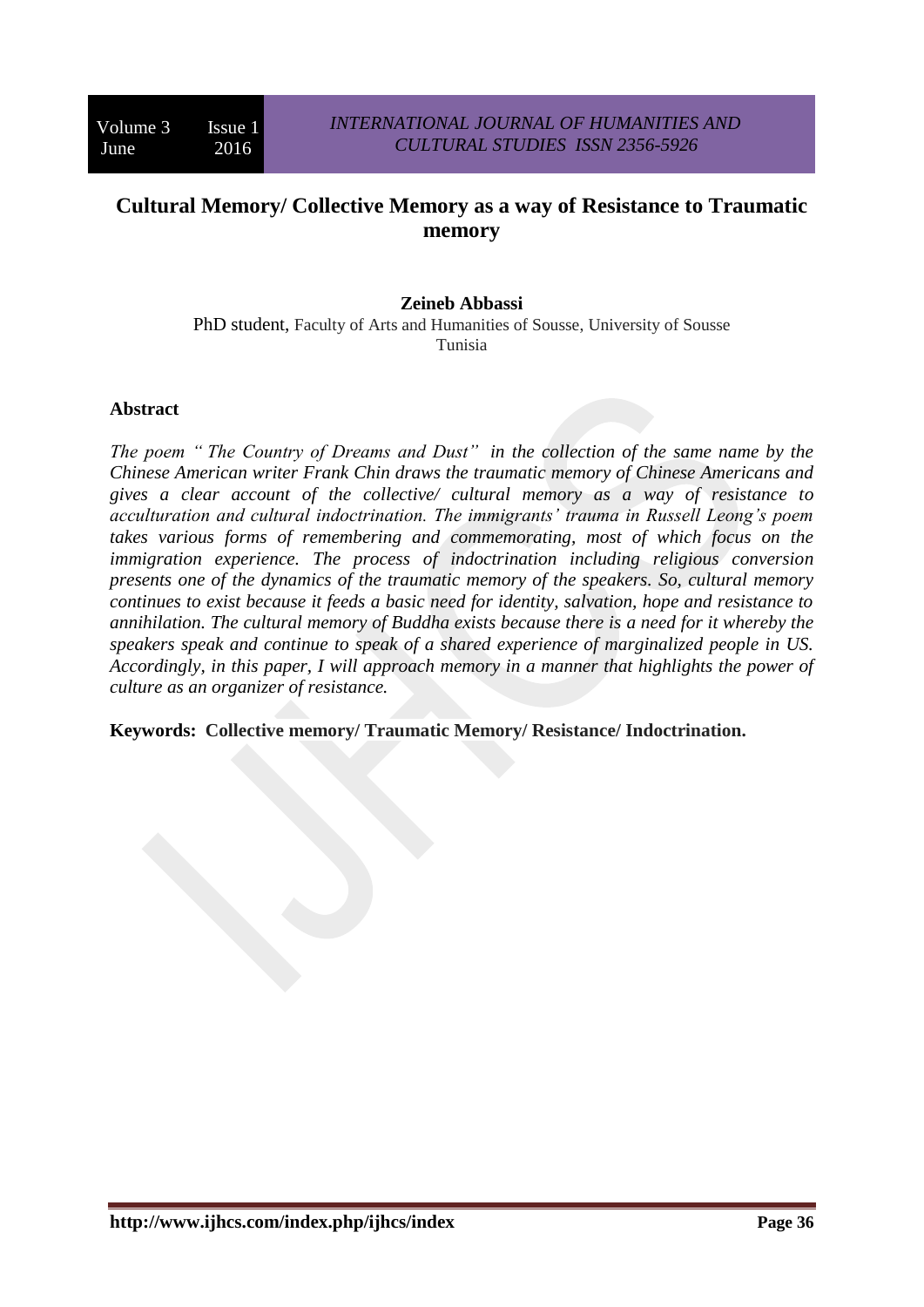Memory is frequently defined as the creation or recreation of the past. In fact, there are many different meanings of the term memory that do not actually overlap. Some argue that memory can become a strategy for social justice by recalling the forgotten or suppressed to bear witness, yet it is a strategy that requires reading history away from a linear positivist narrative to a history of mnemonic traces, each endlessly recited, reiterated, recombined (Rodriguez Jeanette and Ted Fortier 198). That is to say, memory becomes the haven of political potential. Others see that memory refers to the "capacity for conserving certain information or a group of psychic functions that allow us to actualize past impressions or information that we represent to ourselves as past" ( Rodriguez Jeanette and Ted Fortier 196). What is worth noticeable is that memory's meanings and values transform radically in different historical periods. In this sense, as Susannah Radstone has succinctly observed "memory means different things at different times" (qtd. in Whitehead8).

In tracing the traits of memory and mainly its multi-dimensional meanings throughout different ages, the present paper is going to move between philosophical texts and a literary text that of *The Country of Dreams and Dust* by the Chinese American poet Russell Leong. I regard both discursive modes as important to the theorization of memory and seek to demonstrate that memory's history is as firmly embedded in the literary texts as in the philosophical texts. Russell Leong's first poetry collection *The Country of Dreams and Dust* (1993) won the Oakland Josephine Miles Literature Award in 1994 ( Tian 164-165). It contains different poems that draw the dynamics of Chinese immigrants' lives in the US. Leong's poems clearly unravel the traumatic memory of Chinese Americans and give a clear account of the collective/ cultural memory as a way of resistance to acculturation and cultural indoctrination.

As far as Chinese American writers are concerned, their writings, "as Elaine H. Kim finds, function as a social statement and historical document and reach beyond the realm of literary and artistic values. They provide unique access to understanding the sensibilities of a frequently misunderstood group" (Yin 14). In this respect, Russell Leong's collection The *Country of Dreams and Dust* illustrates Elaine H. Kim's view about Chinese American literature. Each poem in the collection gives its readers an authentic factual account of Chinese American life and presents a version of the Chinese traumatic memory as it is recollected by different social and gender categories at different ages.

Accordingly, trauma is "invented" or "revealed" as a development of the psychiatric gaze, but it soon penetrates other areas of social life and is "borrowed" to explain a broad spectrum of phenomena including the collective subconscious, cultural identity and contemporary ethnic and political struggles. In this context, one can explain the writing of history as being driven by the traumatic experience of the community, the phenomenon of immigration can be analyzed through the lens of trauma (Sarat et.al 7).

The study of collective trauma is influenced by a rich tradition that can be traced to the second half of the twentieth century, and which is still very influential. It begins with a critique of Liberalism and its over-emphasis on individualism. Although the origins of such a critique may be found in Nietzsche and even as far back as the pre-Socratics, as a broad, distinctive cultural phenomenon, we can point to conditions after WWII as the background for the strengthening doubts about basic liberal tenets such as reason, autonomy and progress. The inability of the old liberal world view to address the horror of WWII, especially the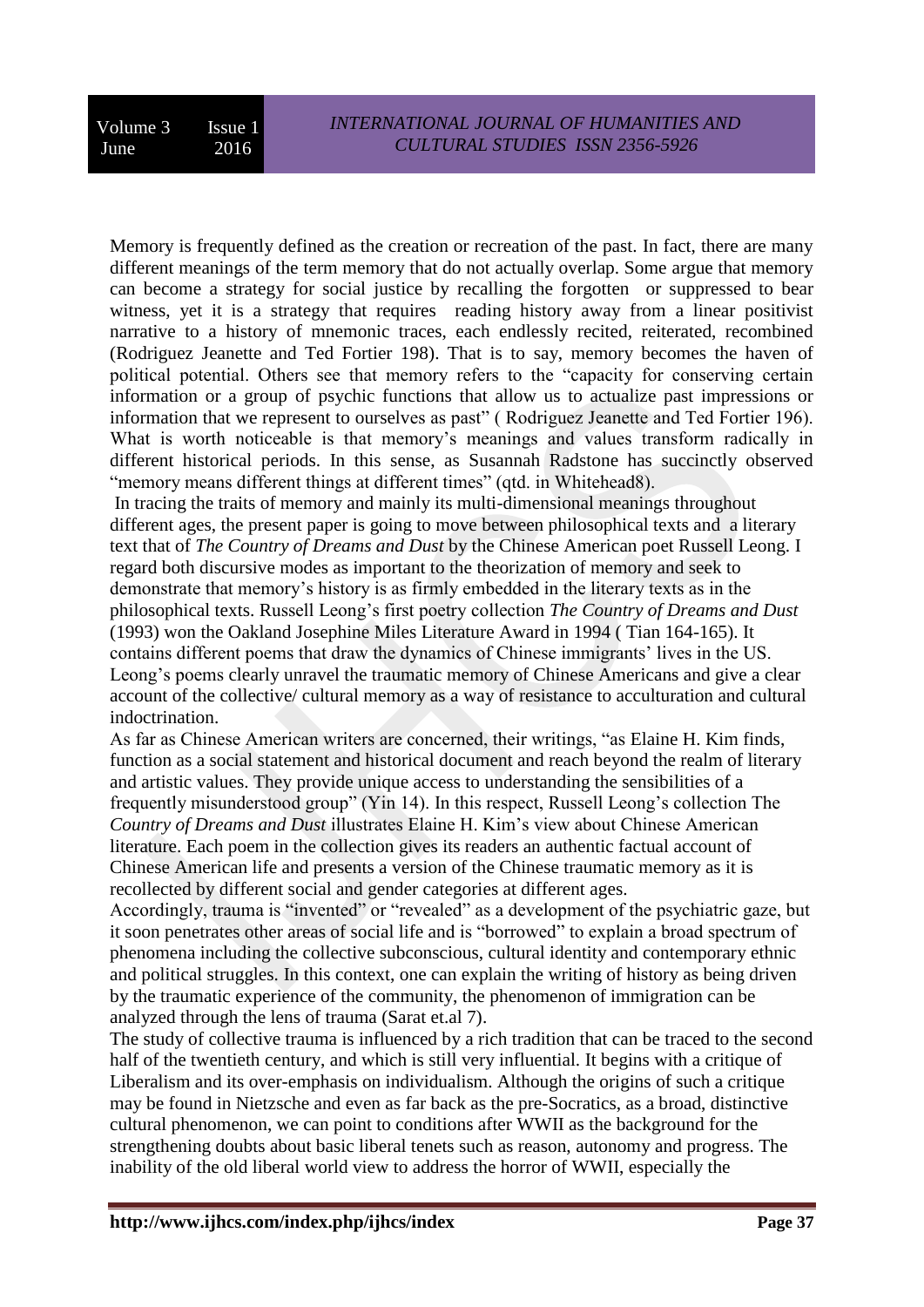Holocaust, brought about efforts to expose the collective ideological foundations of racism and prejudice and to emphasize the dynamic that enables trauma to emerge and be reproduced in various cultural contexts. Emphasis on social construction and the use of cultural narratives as a means to explain the self produced a shift in trauma analysis by trying it to broad social structures (including structural violence) and moving it away from individual as a primary unit of inquiry. Instead, collective identity becomes the unit of analysis and a group that share an identity such as ethnicity, nationality, gender, or religion is considered as the primary unit that experiences trauma. The focus on collective trauma is an important step within the critique of liberalism, but our analysis takes this critique a step further by coming back to interaction of identities and narratives. The notion of identity in trauma embeds at least three phases of liberal thinking: First, there is the classic idea of autonomy and identity as a secret of the self, which can be invaded and exposed through traumatic events. Second, it carries with it the collectivist notion of identity as constructed by culture and society, explained by narratives and texts that shape the horizons of perceptions and influence entire societies. Under the notion of identity, trauma is indeed explained by a rift in the collective texture upon which all individuals depend. Third, the "multicultural identity" perspective, as developed in the late twentieth century introduces the notion of multiple identities and assumes that individuals are not fully autonomous, but rather carry the unique stamp of cultural interaction that conditions them ( Sarat 8).

Interestingly enough, the immigrants' trauma in Russell Leong *The Country of Dreams and Dust* takes various forms of remembering and commemorating, most of which focus on the immigration experience, rather than preserving an image of the lost past. The collection contains poems that sketch the traumatic memories of Chinese Americans as an ethnic group in the United States. Each section presents a voice that recollects his/her history or his/her story in the United States. Accordingly, Leong gives voice to different social categories that share the same ethnicity to articulate the Chinese harrowing ethnic experience and unravel their agonizing history as it is engraved in their memories.

In fact, in Leong's poems, the feelings of dislocation and suffering are not represented as exclusively male or female. The diversity of voices helps emphasize that the feelings of trauma and agony permeates the whole ethnic group without exception. Hence, men, women and even children have something to remember about their "nomadic experience." The sixteen sections in the poem "The Country of Dreams and Dust," which are told by different sixteen voices, blend into each other and draw the dynamics of one trauma, the trauma of being Chinese in the US. As a point of fact, the sixteen sections are of paramount significance in the depiction of the experience and history in the US, but focus in this paper is dedicated to the second, the fifth and the eighth which are entitled " Fire," "Tet," ad "Ideographs" respectively. Actually, the rationale behind the choice of these three sections is that they allow us to get the voices of anguish and the different dimensions of their traumatic memories from the point of view of different sexes and from the perspective of people in different ages. In the section titled "Fire," Leong delves into the lives of early Chinese American women and voices a strong feminist concern. He gives them a voice and lets them express themselves. In this section, which is told by a female voice, the female speaker lays bare her traumatic memory and tries to give an account of the origin and the history of her entrapment in "The brick- roomed asylum"(11). She tries to historicize her story with her "sister slaves" (31). By stepping away from the section, we should mention the historical background of the Chinese women immigration in the nineteenth century. Actually, it was not acceptable for single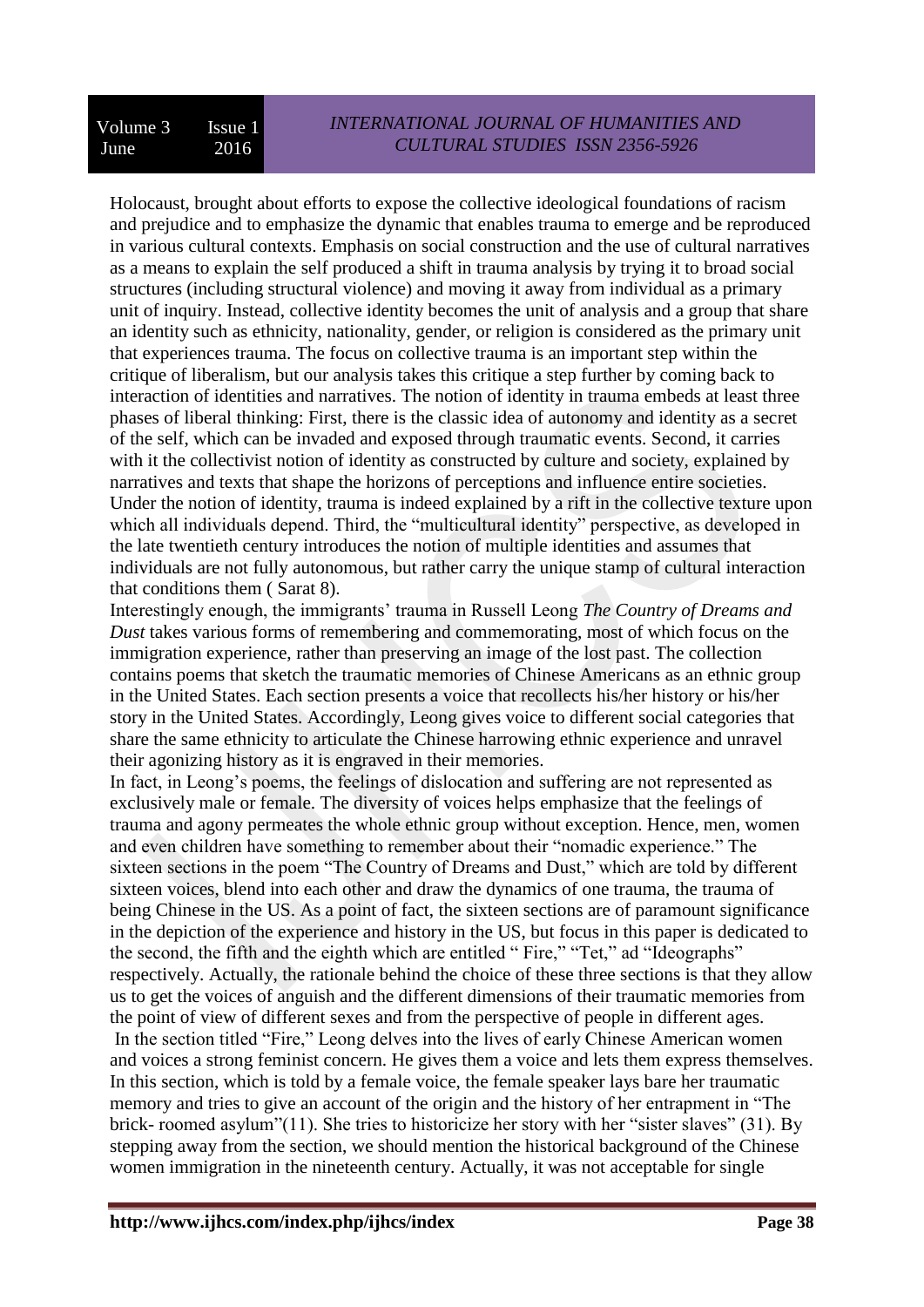women to immigrate. Some who did were actually seized from their families or sold to merchant who brought them to America to become prostitutes. Hence, these Chinese women were stigmatized as representative of all the Chinese and encouraged charges of the Chinese as immoral and unworthy of being American citizens (Dunnerstein and Reimers 26). Thus, the history of Chinese women is a history of exploitation that was marked by the fact that these women were "barterd" (14) as commodities "in disgrace" (13).

Accordingly, the speaker unravels the reality behind the Chinese "women's mission" of prostitution. By trying to assert that she, with the women of her race, was forced into brothels and were confined behind "barred windows," (19) the speaker seems to display a tone of protest against the grotesque and humility of image depicting the Chinese women as prostitutes. The speaker wants to highlight the fact that her body, which is supposed to be intimate, becomes the possession of others and at the service of "men's carnal desires" (25). Accordingly, the experience of immigration becomes very appalling to the extent that it strips the Chinese female of her body as she becomes the haven of others' desires and becomes estranged from her body.

The speaker also goes on to draw her experience of escape from the vicious circle of prostitution through the assistance of Donaldina Cameron, who was a Presbyterian missionary, brought to the mission in 1895. Her prime objective was the destruction of the Chinese trade slave. Indeed, she rescued thousands of Chinese slave girls and women from prostitution during her ministry in San Francisco from 1895 to 1934 (Sheman 131). The female speaker seems to be in a hellish situation and longs badly for Cameron, the savior, "to open heaven's gate" (18). Not only did Cameron save the speaker's body from the quagmire of prostitution, but also "spirited off her powder and paint" (35). And taught her "how to pray" (37), a reference to her conversion to Christianity in the Mission Asylum. However, the image of Cameron as a living legend and a crusader of good is deflated in the memory of the speaker who highlights Cameron's wicked intention to indoctrinate Chinese women, Christianize them and obliterate their religion which is Buddhism. Accordingly, the process of indoctrination including religious conversion presents one of the dynamics of the traumatic memory of the speaker.

From the ninth stanza onwards, we find ourselves embroiled in lines about the speaker's exhausted and traumatic memory, she recollects her Chinamen "who sold her for silver" (52) and the exploitation she was exposed to by "the white women" who looked down on her, despised her and even associated her with the devil. Ironically, the speaker criticizes the Christian women who "traded the devil out" (53) of her for "their own salvation" (56). The speaker tries to convey the idea that in order to keep themselves pure, Christian women send their males to Chinese women. So, the speaker sees that they are the accomplice of Chinese women in sin and they are not as pure as they intend to be. Throughout the section, there is a tone of protest and mainly rage that overwhelms the speaker's traumatic memory. The traumatic memory related to immigration is not exclusive to adults; even children and mainly boys are not exempt from it. The section entitled "Tet" is voiced by a boy who has undergone the cruel fact of being Chinese in America. Actually, the section is entitled "Tet" after "the Tet Offensive" which was the pivotal event of the long Vietnam War. It is a military campaign during the Vietnam War that began on January 31, 1968, when regular and irregular forces of the people's army of Vietnam fought against the forces of South Vietnam, the United States and their allies (Wallbanks 8-15). In this narrative section, the speaker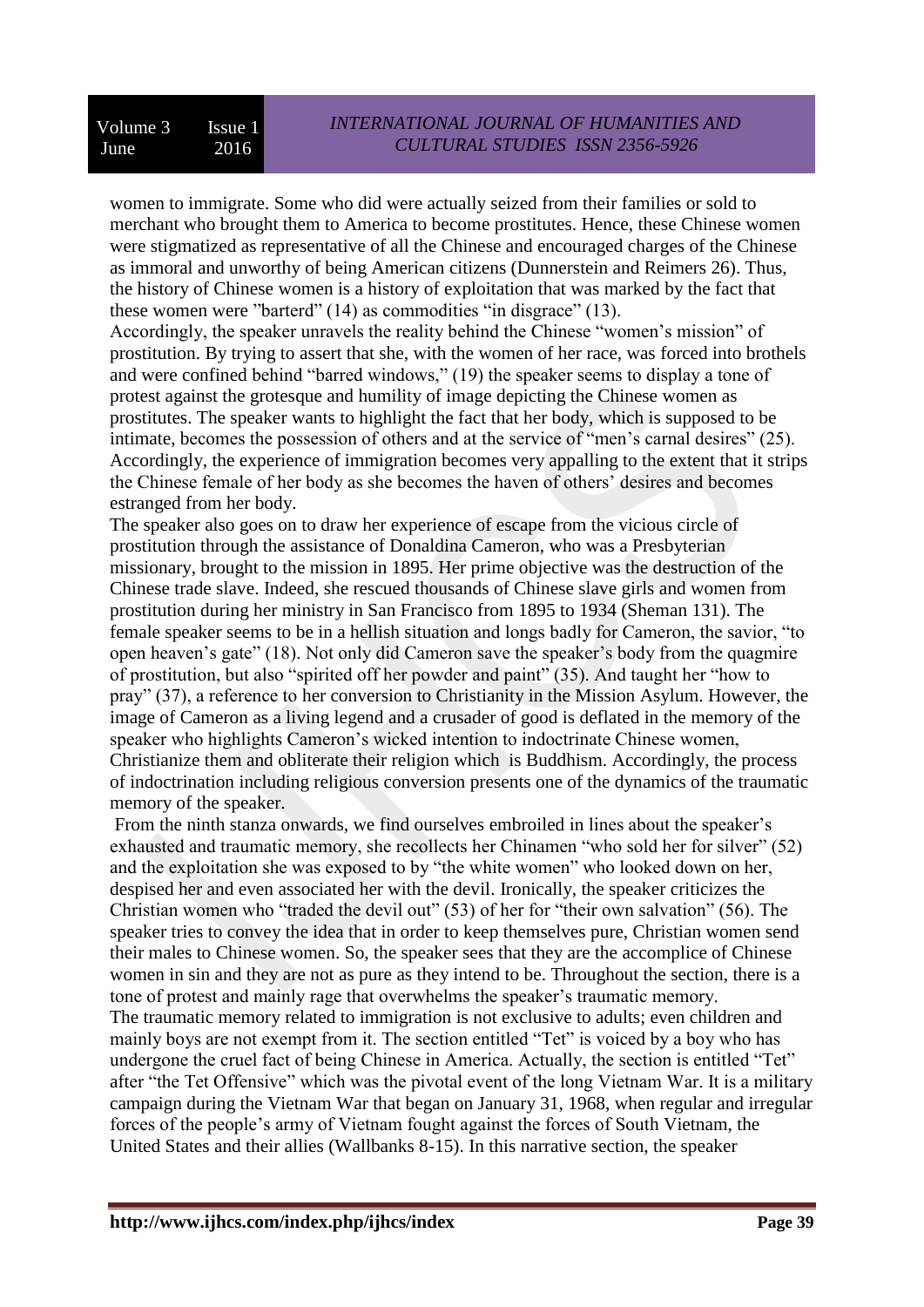remembers and tells his story which coincides with the historical appalling event of "the Tet Offensive". He, then, combines his personal traumatic memory with the public history.

The speaker goes on to tell his story of sexual abuse and rape. This act of rape was committed by "the Reverend", who has strong erotic love. In order to highlight the Reverend 'crime, the speaker inscribes details that are still engraved in his memory and which draw a shocking image and a terrible scene whereby the Reverend , when sexually abusing him, is plucking his ribs, forking and cutting his intestines, entering the esophagus and plucking his tongue. Like an area being overtaken and depleted by an invading army, the boy's body is invaded by the "mercenary's hand"(14). For the boy, the act of his rape is as offensive and appalling as the operations of the Tet compaign. There is, hence, an affinity between the area invaded by the campaign and the boy's body. Both of them are violated and raped whereby the similarity between the act of rape and the invasion resides in the atrocity of the act. Hence, crimes, like children's sexual abuse which is still fixed in the child memory become recurrent and inevitable for Chinese Americans.

"The Country of Dreams and Dust" is mainly based on the inscription of Chinese history through the memory of each voice. In the section entitled "Ideographs," the speaker laments the burial of "The lesson of Mao Zedong's revolution" (26). Mao Zedong was a Chinese Communist leader and one of the most powerful people in the world during his lifetime. He controlled power in 1949 when China became a Communist leader and controlled all aspects of Chinese life (Stewart 8). Actually, his ever evolving legacy and bright image that stamped the Chinese mind was eroded by "Jesus," (24) a reference to Christians and Christianity. Another element which contributes to erode the "lesson of Mao Zedong Revolution" (26) is Senator Joseph McCarthy who was totally against Communism and whose policy did affect the ethnic groups whose country of origin was Communist such as China.

Through the lamenting of the burial of the lesson of Communism and "Mao Zedong's revolution," (26) the speaker recollects a dark chapter in the history of Chinese during the advent of the Cold War and the US containment policy towards China. In fact, for Chinese "China . . . the homeland, the political entity, to which they had pledged their royalty and with whom the US had formed a political alliance during WWII, had overnight become an enemy of the US" (Wang 191). Hence, Chinese Americans themselves were compelled to bury the lesson of "Mao Zedong's Revolution," (26) break their loyalty to China and identify with the Capitalist nation.

Further, being a Chinese is tantamount to decadence and backwardness in the eyes of the mainstream Americans. Chinese are referred to in derogatory terms and labeled by racial slurs such as "Ching-Chong"(33) which is an ethnic racial slur directed to people of Chinese nationality or ancestry, and it is used to mock the language of a person of perceived Chinese, or east Asian descent ("Ching-Chong"). There is another racial slur namely "gook," which is a powerful and revealing expression of xenophobia. Unlike most ethnic insults, it does not have a clear etymology, and its semantic history combines hostility towards outsiders with a great flexibility in application. It, thus, shows the dynamics of linguistic xenophobia, which include race ( Hughes 346). This slur, then, is endorsed by mainstream Americans to lay the Chinese out of the American soil and let them "go home" (37). So, these discriminatory racial slurs, "Ching-Chong" and "Gook," develop out of a prevailing impulse on the part of mainstream Americans to expel the Chinese from America and underline also the xenophobia of Americans against the Chinese yellow race as a whole.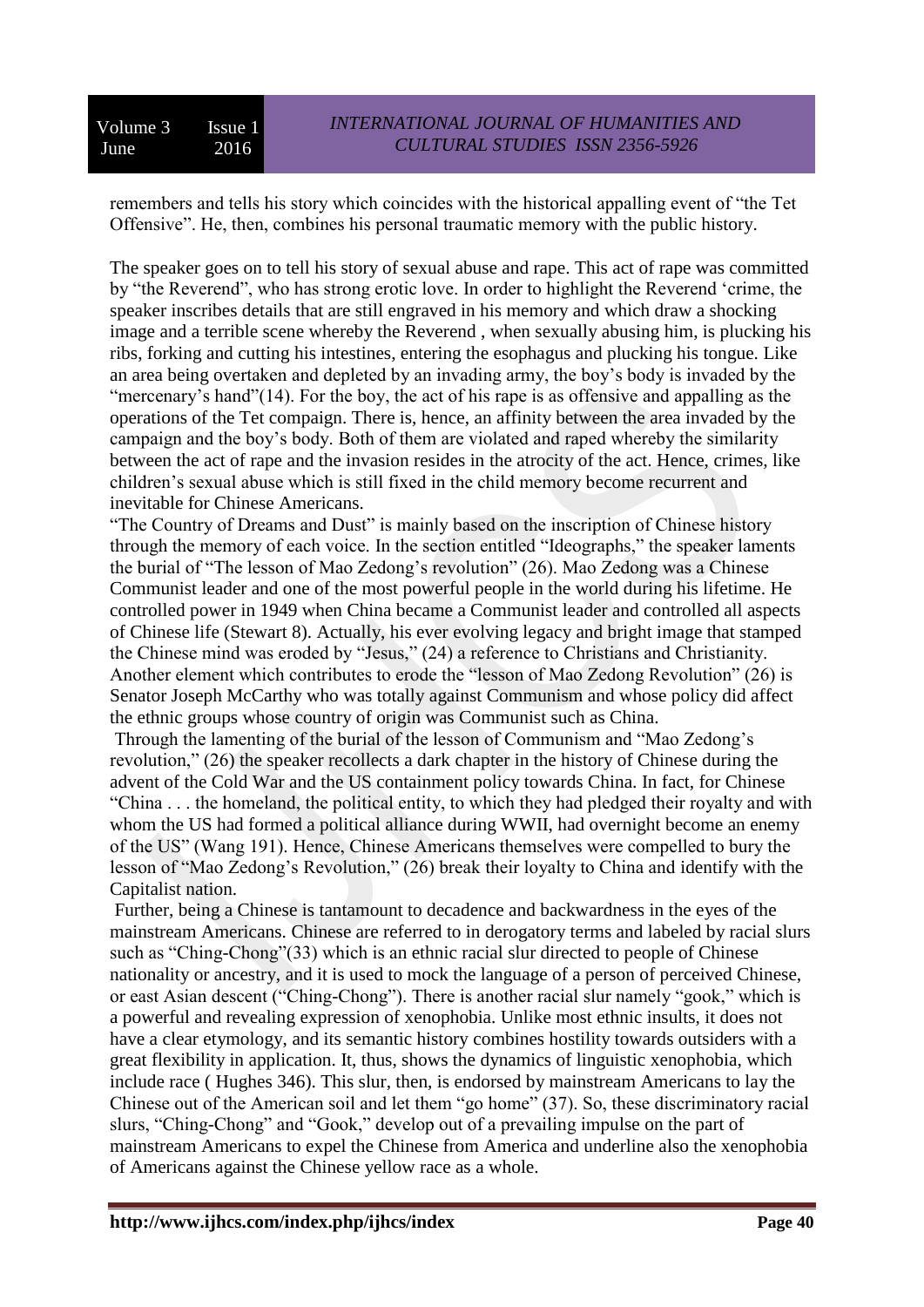Much within the same vein, the fragile stance of Chinese and the pejorative image held of them by mainstream Americans, as it is conveyed through the voice in this section, emphasize the anti-Chinese sentiment. Chinese, thus, have no minority influence, which is according to *The Webster's New World College Dictionary*, takes place when a majority is being influenced to accept the beliefs or behavior of a minority. This type of influence, which is lacking within the Chinese Americans, is most likely to take place if a group is consistent and appealing to the majority. Conversely, through this section and the above-analyzed sections, we notice the precarious stance and the trauma that overwhelm Chinese in US.

What Chinese went through in the US ranging from laws that set them apart to attempts on the part of mainstream Americans to indoctrinate them presented real trauma for them that is still fixed in their memories and threatened their existence as a minority group in US. In this prospect, the single most adaptation for their survival in US is culture. Indeed, discrete Chinese culture has survived a plethora of threats to their existence through their ability to interpret, adapt to, and resist hegemonic American culture that is more "powerful". Culture is the very key to Chinese to survive, in a number of unique configurations because of the elasticity of culture, which enables groups to access stored wisdom and ways of coping with diverse patterns of existence. The mystery and the very core of this dynamism of culture rest in memory (Rodriguez Jeanette and Ted Fortier 4).

Memory is the capacity to remember, to create and recreate our past. "Cultural memory" is a concept introduced to the archaeological disciplines by Jan Ass Mann, who defines it as the "outer dimension of human memory," embracing two different concepts: "memory culture" and "reference to the past." Memory culture is the process by which a society ensures cultural continuity by preserving, with the help of cultural mnemonics, its collective knowledge from one generation to the next, rendering it possible for later generations to reconstruct their cultural identity. When we speak about cultural memory, we are including in this definition two distinct characteristics; the first is the survival of a historically, politically, and socially marginalized group of people, and the second is the role of spirituality as a form of resistance (Rodriguez Jeanette and Ted Fortier 7).

The definition of culture flows from an understanding that people develop unique sets of categories, including languages, political organizations, and rituals and ceremonies. Historically, marginalized groups have additional categories that reveal the cultural forces that have resisted annihilation from dominant groups by accessing forms of spiritual resistance. These are the issues of people who have historically had to fight for their community and maintain a social construct to exist in the world. For Chinese Americans, life in US is a struggle to find a place, that is, to establish their presence in the US and make known their rights not only to survive but to flourish apart from the dominant culture in US that has marginalized them. In this context, cultural or collective memory carries with it a certain degree of political force. As Michel Foucault (1975) argues "since memory is actually a very important factor in struggle. If one controls people's memory, one controls their dynamism" (qtd. in Agnew 25).

Because cultural memory is political, and because different stories and representations struggle for a place in history, memory is crucial to understanding a culture since it reveals collective desires, needs, self-definition and power struggles. We contend that Chinese Americans in Leong's *The Country of Dreams and Dust* struggle to assert their identities is rooted in religious ideology. Religious ideology manifests a spirituality grounded on experience and is endemic to the continuum of self preservation and reproduction of human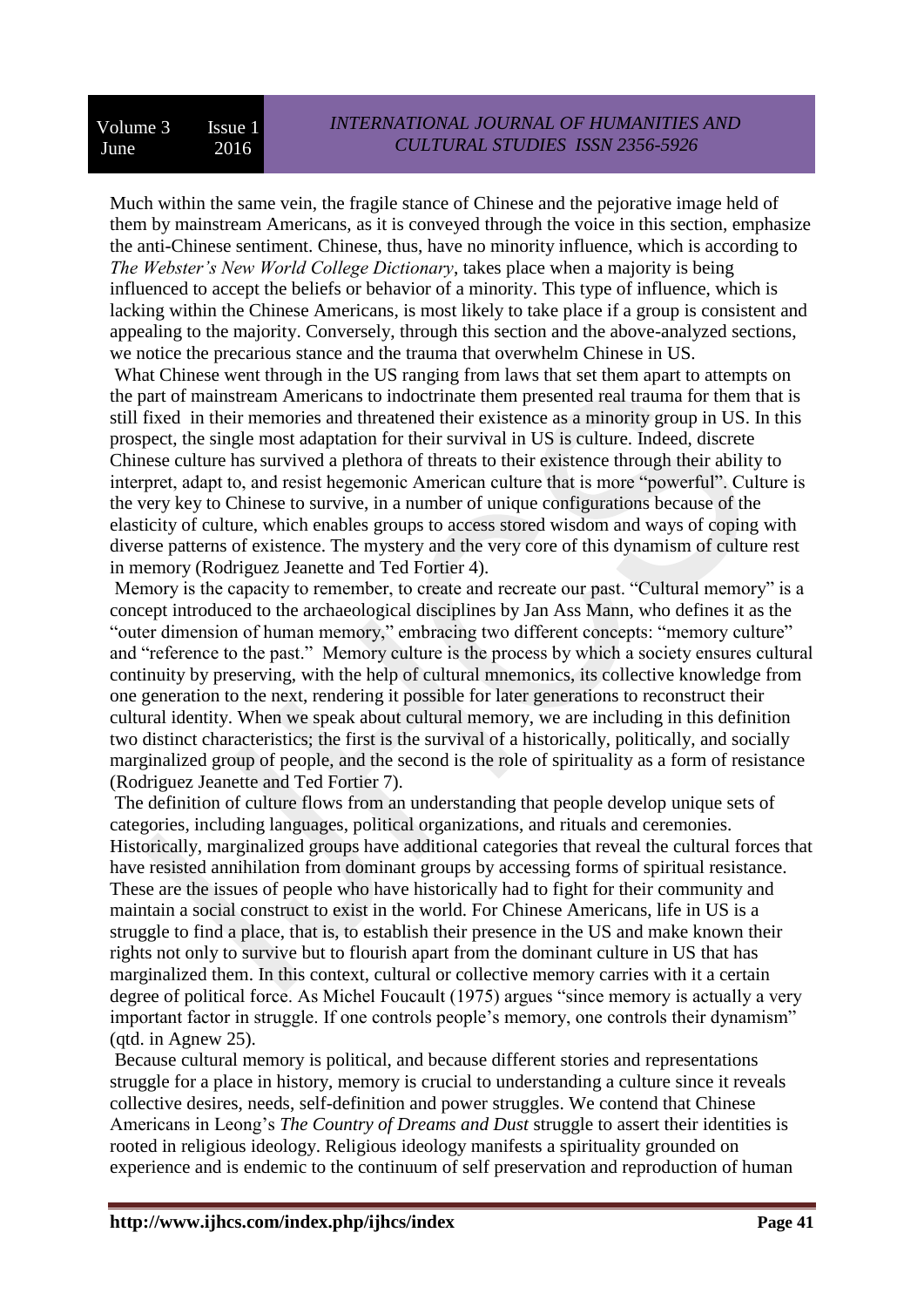beings. So, focus in this part is on how the religious ideology of Chinese Americans, which is part of their cultural memories, constructs pathways for resistance, infusing ideological faith with the implements for producing their ethnic identity. It is my argument that by examining the emotion-laden schemas of religious faith, we can begin to understand the powerful elements of memories of Chinese that resist assimilation, annihilation and cultural indoctrination in US.

The reproduction of cultural survival is then, biological and an ideological construction. Research in collective memory and historical identity recognizes that critical to the retaining of one's cultural identity, and assuring survival is religious practices. Religion is an attempt to filter meaning into the most difficult questions. As we seek to give meaning to everything we do, religion validates our existence. It deposits forces into the universe that sustain moral order; this in turn sustains the social order of people. Religion validates our existence by connecting us with ancestors, with spirits, with a god or gods. Religion mediates the dynamic of being here in the moment while also being part of an ongoing continuum. It firmly reinforces our human ability to ascribe meaning to all experience, such as death, illness, famine, birth, or suffering. Religion heightens our communal experience of life. It brings us together in a community that reinforces the events of our lives. Religious experience interprets the way a community defines the world and it does so in such a way that establishes its primary values, affects, behaviors and choices (Rodriguez Jeanette and Ted Fortier 3). Accordingly, in Leong's *The Country of Dreams and Dust*, Buddhism as the representative of a cultural memory is undoubtedly the most significant spiritual and cultural symbol for Chinese Americans. For Chinese in US, Buddhism represents an affirmation of their worth and a positive valuation of their own culture and tradition, thus being an empowering symbol that asserts their communal sense as people.

Buddhism today is a world-wide religion embraced by millions around the world. It is a complex system of beliefs, sometimes mystical in content with scores of different sects. Diverse societies with long histories are intimately associated with Buddhism. Some 2500 years of Buddhist thought have yielded seemingly endless variations on the core of Buddhist belief (Lyons et.al 4-5).

*The Country of Dreams and Dust* can be read as a work about immigration that is full of Buddhist terms and ideas. Many Buddhist notions and symbols are ubiquitous in *Leong's* collection of poetry, but they are strongly felt in "Sphere and Lotus" and "Unfolding Flowers, Matchless Flames" as they are juxtaposed with historical references and show the importance of Buddhism as a way of resistance. In this regard, *Leong's* "Sphere and Lotus" provides such an idea. In this short poem, yet full of cultural references, Leong clearly shows the importance of Buddhism as a cultural organizer of resistance for Chinese Americans.

"Sphere, a world of mud/ Molded between ten fingers" (1-2). The use of the word mud is tightly linked to the sphere of Buddhism. This word is very significant in Buddhist belief; it alludes to human existence which is initially muddy. The aforementioned image of existence is presented through the image of mud which connotes the Chinese American condition in America. Actually, Chinese have been traumatized in America and they seek spiritual outlet from the quagmire in which they have been held captive. So, the Buddhist images of "mud" and "lotus" are dominant to portray Chinese American condition. The Lotus flower is a water lily with its roots in mud and it is a common image in Buddhist teachings. It symbolizes that enlightenment can be achieved during human suffering symbolized through mud (Mc Guick et.al 251).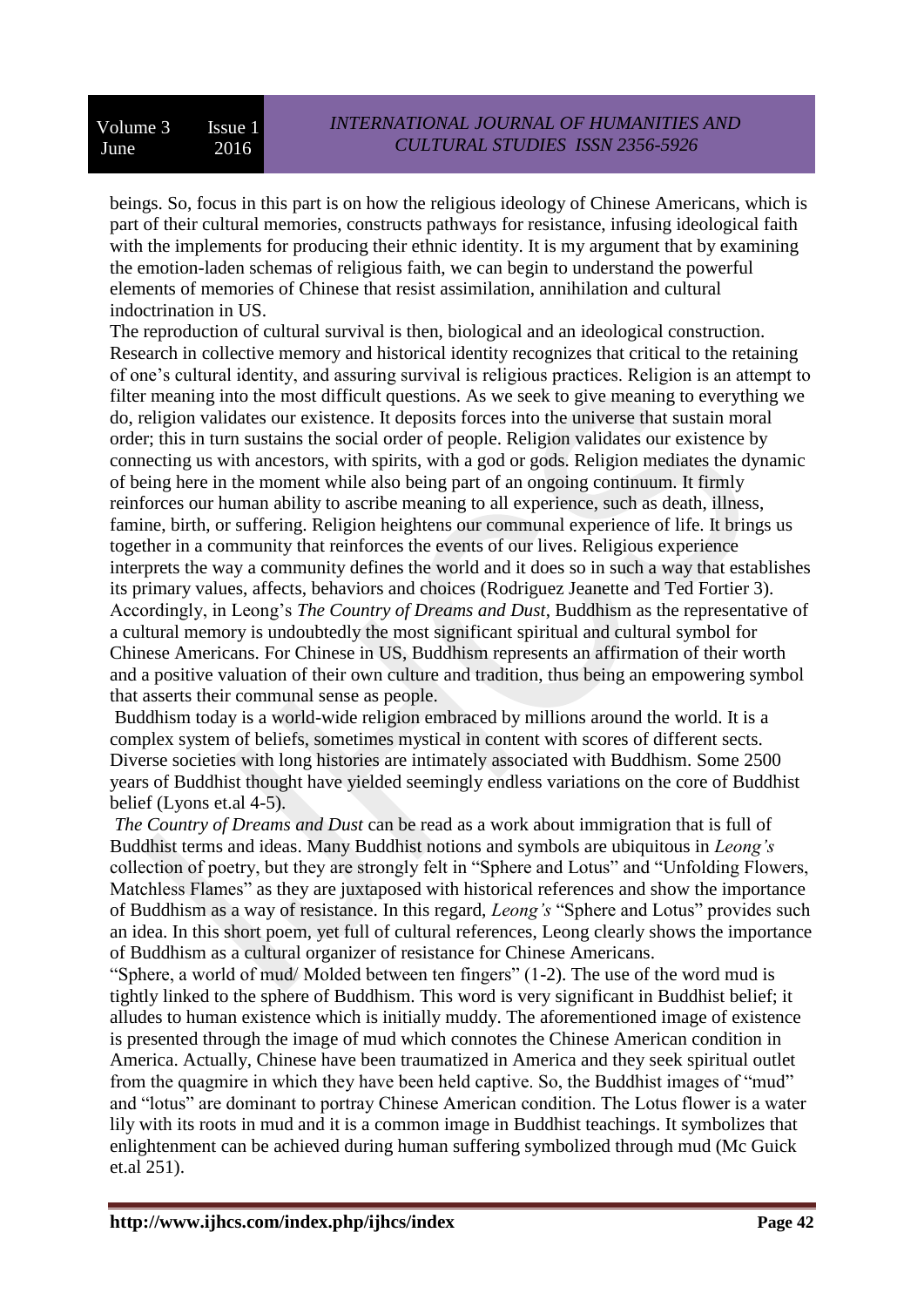The speaker, then, evokes the image of the mind which refers to the notion of meditation in his life in America when "in such a world, his hope [the *immigrant's*] is spiritual awakening" (Ito 101). Here, the speaking voice alludes to the significance of experiential dimension because Buddhism regards the religious life as essentially a course in self- transformation. Spiritual exercises such as meditation generate altered states of consciousness that can accelerate spiritual development. In terms of its importance, meditation may be likened to prayer in Christianity, although Christian prayer and Buddhism meditation usually have different objectives. When Buddhists meditate for example, they are not asking God to grant their wishes, but endeavoring to cultivate their wisdom and passion (Keown 9).

There is a clear mentioning of the name "Gautama," the historical Buddha. Buddhists do show great reverence to Gautama as a supreme teacher and an exemplar of the ultimate goal that all strive for, so that more images of him exist in the poem than of any other historical figure. However, the emphasis in Buddhism is on the teachings of the Buddha(s), and the 'awakening' of human personality that these teachings are seen to lead to. Accordingly, the speaker says "Gather the folds of yellow cloth" (11). Here, there is a clear call to the commitment to the teachings of Buddhism to help Chinese immigrants in the USA to develop a calmer, more integrated and compassionate personality, and then 'wake up' from restricting delusions: delusions which cause attachment and thus suffering for immigrants in America. Chinese immigrants whose souls are smothered in racist and appalling situations strive to follow the path of Buddha to reach the spiritual awakening. Immigrants should follow the path of "Gautama" to attain spiritual liberation and reach 'enlightenment'.

Following Buddha's path, Chinese immigrants must get rid of craving and spiritual ignorance and seek spiritual liberation and awakening, and make "the word that gleams/ in the center be [Buddha's]" (14-15). Just as the Buddha rose from the mud of ordinary world, which is characterized by fighting, hatred, wars, etc, the speaker in "Sphere and Lotus" seems to emphasize the idea that in spite of the "muddy" origin of the world in which Chinese are entangled in USA, spiritual transformation can be achieved through practicing meditation as a way to free oneself from suffering.

"Unfolding Flowers, Matchless Flames" is the last poem in *The Country of Dreams and Dust*. In this poem, Leong draws upon historical references to reflect his Buddhist views. In fact, despite Leong's focus on historical events, allusions to Buddhism are dominant. Throughout the poem, the poet exhibits a variety of Buddhist aspects in such a way that he moves from historical documentation to stress important Buddhist notions.

 Buddhists are committed to their religion. They left China for America carrying with them their faith. Whatever the direction, Buddhists do not forget to worship. The Sifu takes the Lotus posture and says:

 I turned my legs inward into a lotus form right foot over left thigh left thigh over right thigh. My thumbs traced a triangle just bellow my belly.(58-63 )

This mediating activity is an attempt to rid his mind of worry when he "met the hunger of pirates."(65) That is to say, through meditation, he hopes to make himself calm and more aware of everything. His ultimate goal, of course, is to become enlightened. So, "it was not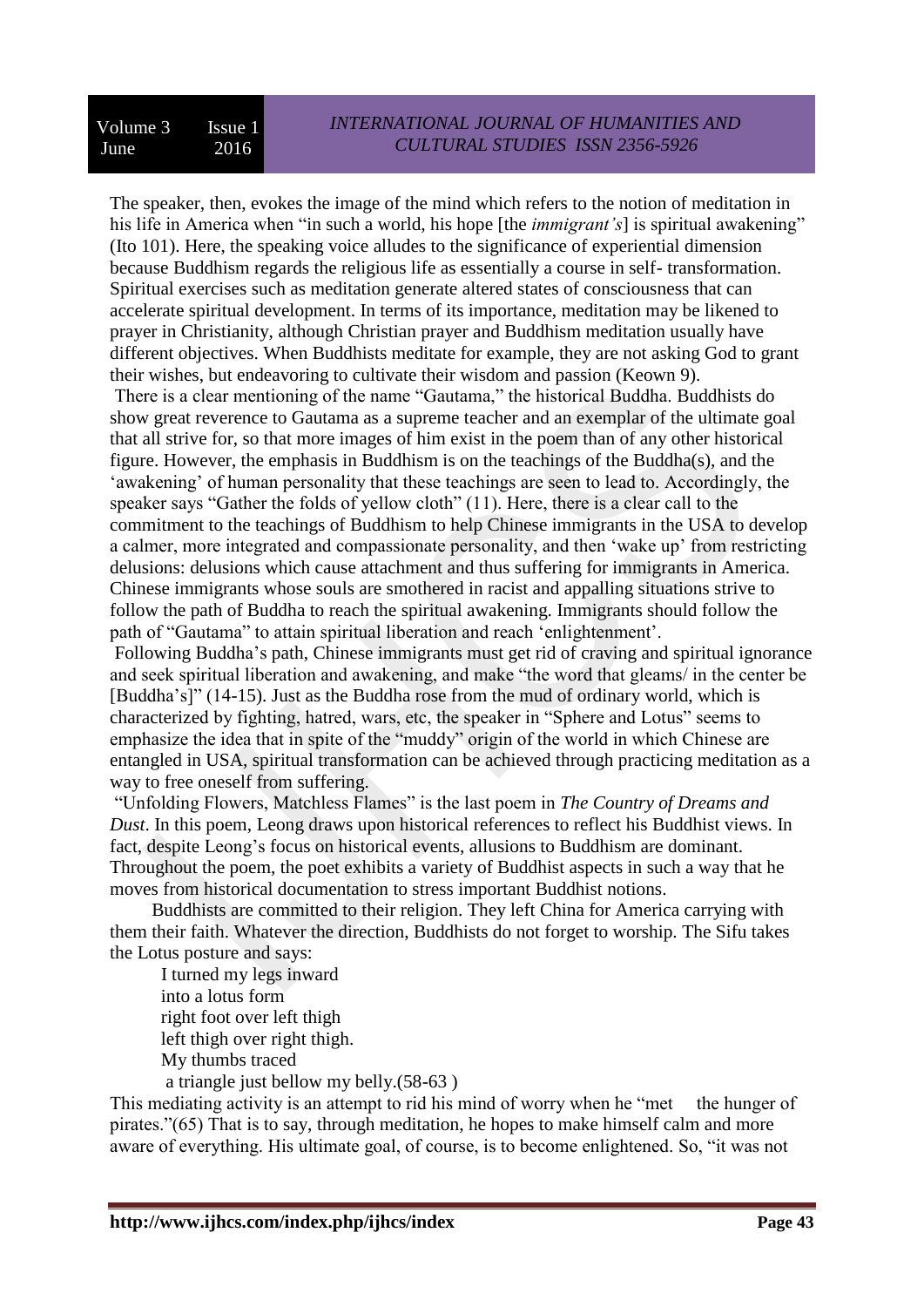[his] sight that saved [him]" (68) from the dangers of Pirates and suffering. It is the mind which is crucial in the act of meditation.

 "Each day, dust gathers/ upon us; each day, / we forget his face," (119-21). By these words, the Sifu describes their state which is shrouded by dust. Dust in Buddhism is a metaphor for worldly things that include both intellect and five senses that can cloud our bright Buddha nature (Concepcion 130). So, there are beings with little dust in their eyes that, not hearing the teaching of the Buddha, are decaying. Accordingly, in order to avoid the state of spiritual blindness and attain spiritual growth, they have to "don gray robes/ and vow to uphold the Three Jewels" (123-24). The guide for this process of transformation is the three Jewels which are mentioned in the intertext of the seventh section of the poem which says: "In Buddha, I seek refuge. /In his teachings, I seek refuge. / In his community, I seek refuge . . ." (126-28). These three Jewels sum up the most important Buddhist beliefs. A Jewel is something that is beautiful and very precious. Buddhists feel that these teachings are like jewels that can soothe their pain and help them get out of the racist quagmire in which they are held captive. A refuge is somewhere which is very safe. Saying that Buddhists take refuge in these teachings from the harsh experience they have gone through in America is another way of showing how important Buddhists think the teachings are.

Following from this, "by upholding the Three Jewels/ gleaming in the dust" (124-25). Buddhists can "reach calmness" (130). This means that they have gone beyond the worldly life and reach transcendence. That is to say, they attain Nirvana. Asking a Buddhist to describe Nirvana is similar to asking a Christian, Jew, or Muslim to describe Heaven. Every person who contemplates heaven has a different idea about what it would be like (Kathy 123). Nirvana might be easier explained by what it "isn't" as opposed to what it "is". It is not a place comparable to heaven, where deserving people are believed to go and where they spend eternity. It is also not a place where the streets are gold and people want for nothing. It is rather a state of nothingness, in which a person escapes the wheel of rebirth and simply ceases to exist. The word Nirvana itself comes from the root word meaning "blown out" (Kathy 123). This is further accentuated by the speaker who says that:

On my hand and feet

I carry the smoke

of incense,

exist the temple door.(136-139)

The incense here stands for the burning of desire and wrong thinking within the speaker where he "suspended/ between earth and sky" (148-149). Buddhists believe that one reaches the level where all greed and selfishness has ceased, the flame of desire and wrong thinking burns out. At this point, the person is released from all suffering and is said to attain painless and passionless peace (kathy 10).

To put it succinctly, cultural memory continues to exist because it feeds a basic need for identity, salvation, hope, and resistance to annihilation. So, the cultural memory of Buddha exists because there is a need for it whereby he speaks and continues to speak of a shared experience of marginalized people in US. So, in this paper, I'have approached memory in a manner that highlights the power of culture as an organizer of resistance.

In conclusion, throughout this paper, I have tried to show the dynamics of memory in Russell Leong's text *The Country of Dreams and Dust.* Trauma for Chinese in US becomes the site and the preoccupation of their memories. Their memories become a kind of burden for them to the extent that each voice in the collection unravels dark sites of trauma which are still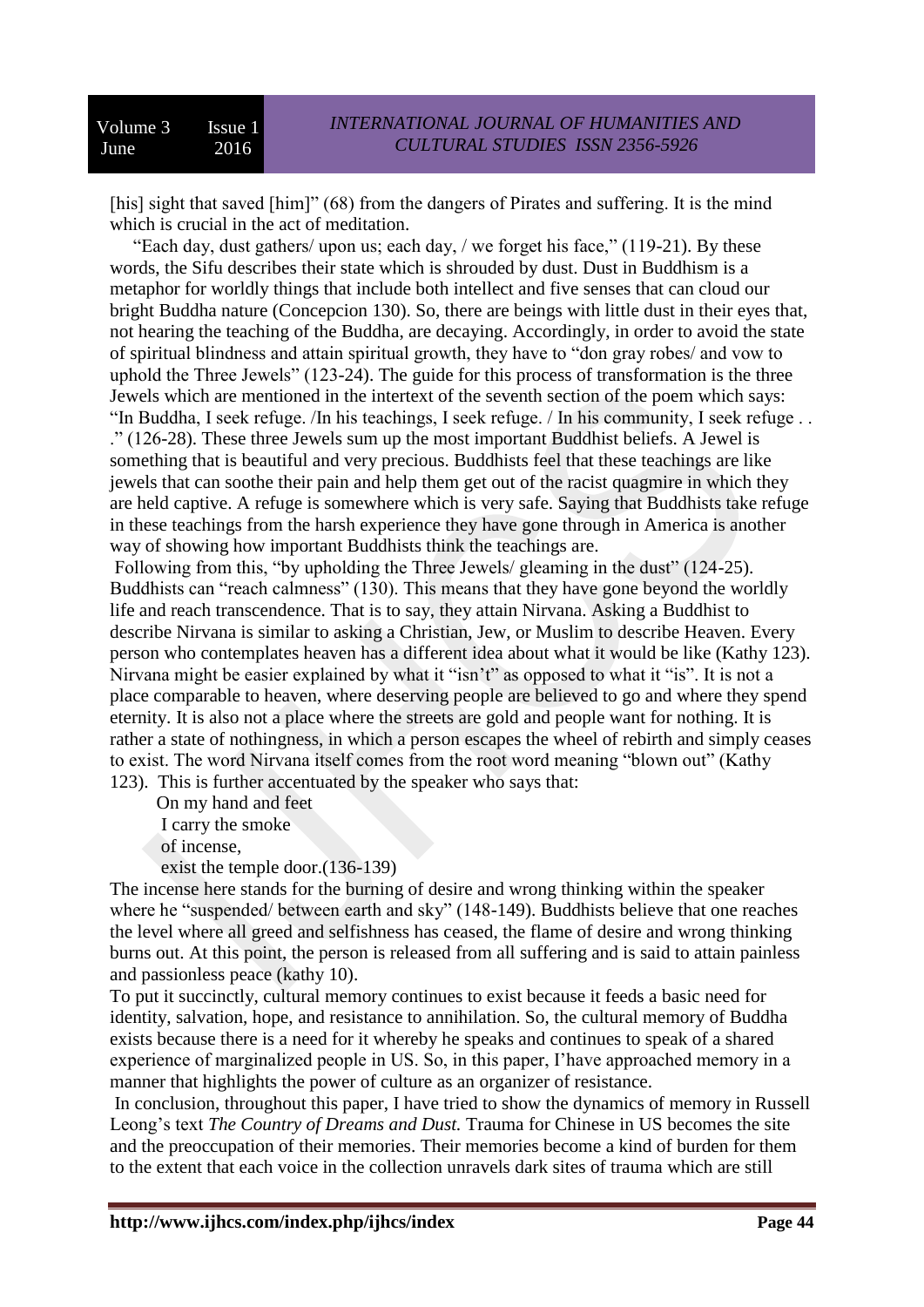engraved in his/her memory. However, Chinese Americans are not totally weakened by the burden of the past; they did not succumb to their history of discrimination and total marginalization. They have resorted to cultural memory as a means of resistance based on a faith response to American cultural hegemony by maintaining that Buddhism forms for them the very grounding for cultural memory. We can conclude, then, that there are different types of memory for Chinese Americans as an ethnic group. In this prospect, we might more pertinently talk of memories than of a memory for the concept at times seems to exceed the bounds of a singular identity. To this extent, then, we could question whether "traumatic memory," "Collective memory," or "cultural memory" can indeed be encapsulated by a single concept, or whether they might be more accurately considered in terms of plurality.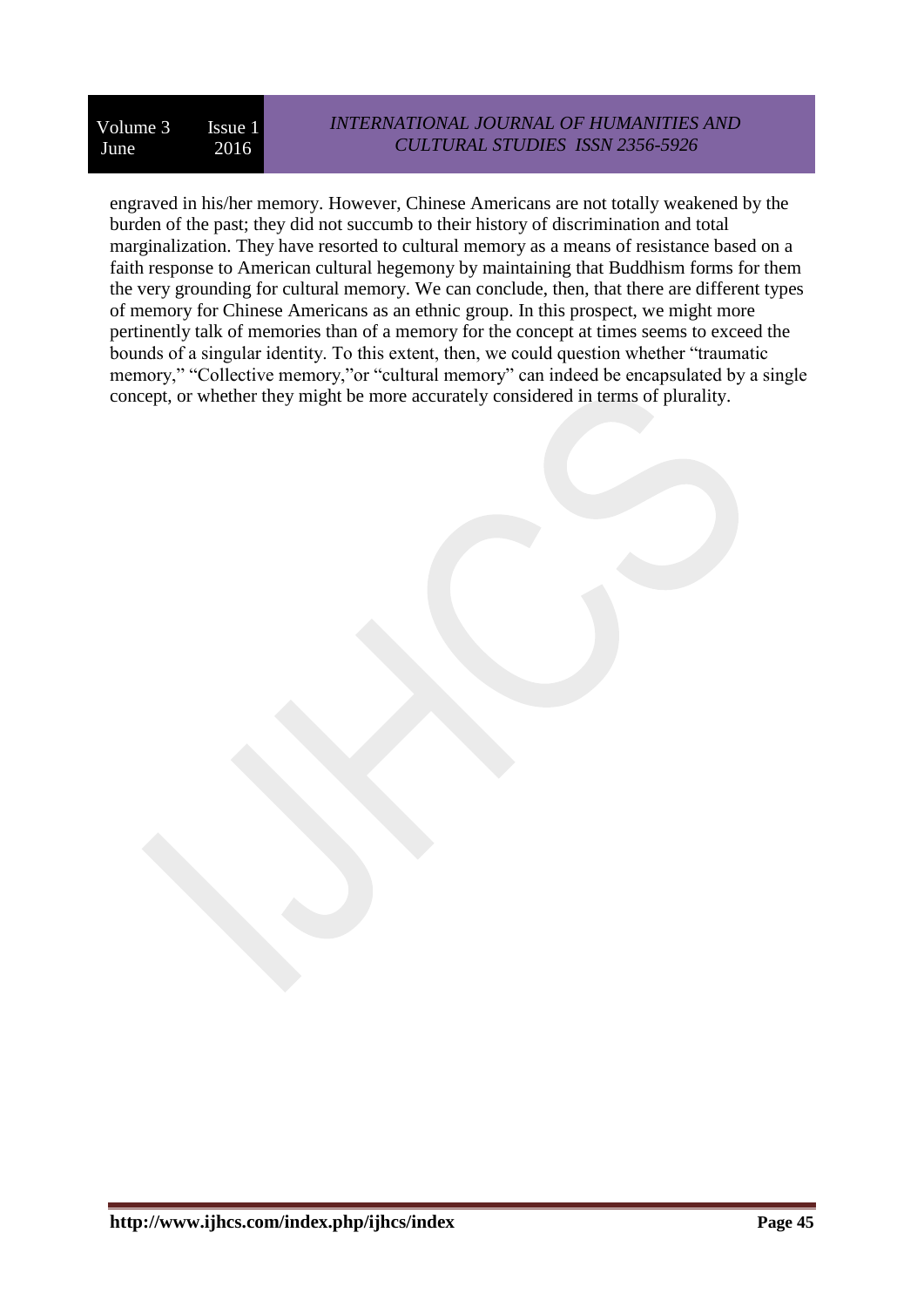### **References**

#### **Primary Source:**

Leong, Russell. *The Country of Dreams and Dust*. Alberquesque: West End Press, 1993. **Secondary sources:**

Agnew, Vijay. *Diaspora, Memory, and Identity: A Search for Home*. Torento: U of Torento Press, 2005.

"Ching-Chong."*Encountering Webster's Quotations, Facts and Phrases.* San Diego: Icon Group International, 2008.

Concepcion, Sam Nack. *Quest of Zen: Awakening the Wisdom Heart*. London: Xlibris Corporation, 2010.

Dinnerstein, Leonard,and David M.Reimers*. Ethnic Americans: A History of Immigration*  New York: Columbia UP, 1999.

Hughes, Geoffrey. *An Encyclopedia of Swearing*: *The Social History of Oaths, Profanity, Foul Language and Ethnic Slurs in the English-Speaking World*. New York: M.E. Shape,2006.

Ito, Robert. B." Russell Leong." *Words Matter: Conversations with Asian American Writers*. Ed. King-Kok Cheung. Honolulu: U of Hawaii P. 2000.

Kathy, Zaun. *Inside Buddhism*. London: Lorenz Educational Press, 2003.

Keown, Damien. *Buddhism.* Torento: Sterling Publishing Company, 2009.

Lyons, Elizabeth et.al. *Buddhism: History and Diversity of a Great Tradition*. Trenton: University Pern Museum of Archeology, 1985.

Mc Guik et.al. *Care of the Cancer Patient: A Quick Reference Guide*. New York: Radicliffe Publishing. 2OO7.

Penny, Sue. *Buddhism*. Oxford: Heinemann, 1999.

Rodringuez, Jeanette and Ted Fortier. *Cultural Memory: Resistance, Faith and Identity.* Texas: U of Texas P, 2007.

Sarat, Austin et.al. *Trauma and Memory: Reading, Healing, and Making Law*. Standford: Standford University Press, 2007.

Sheman, Barbara et.al., eds. *Notable American Women in the Modern Period: A Bibliographical Dictionary*. New York: Harvard UP. 1980.